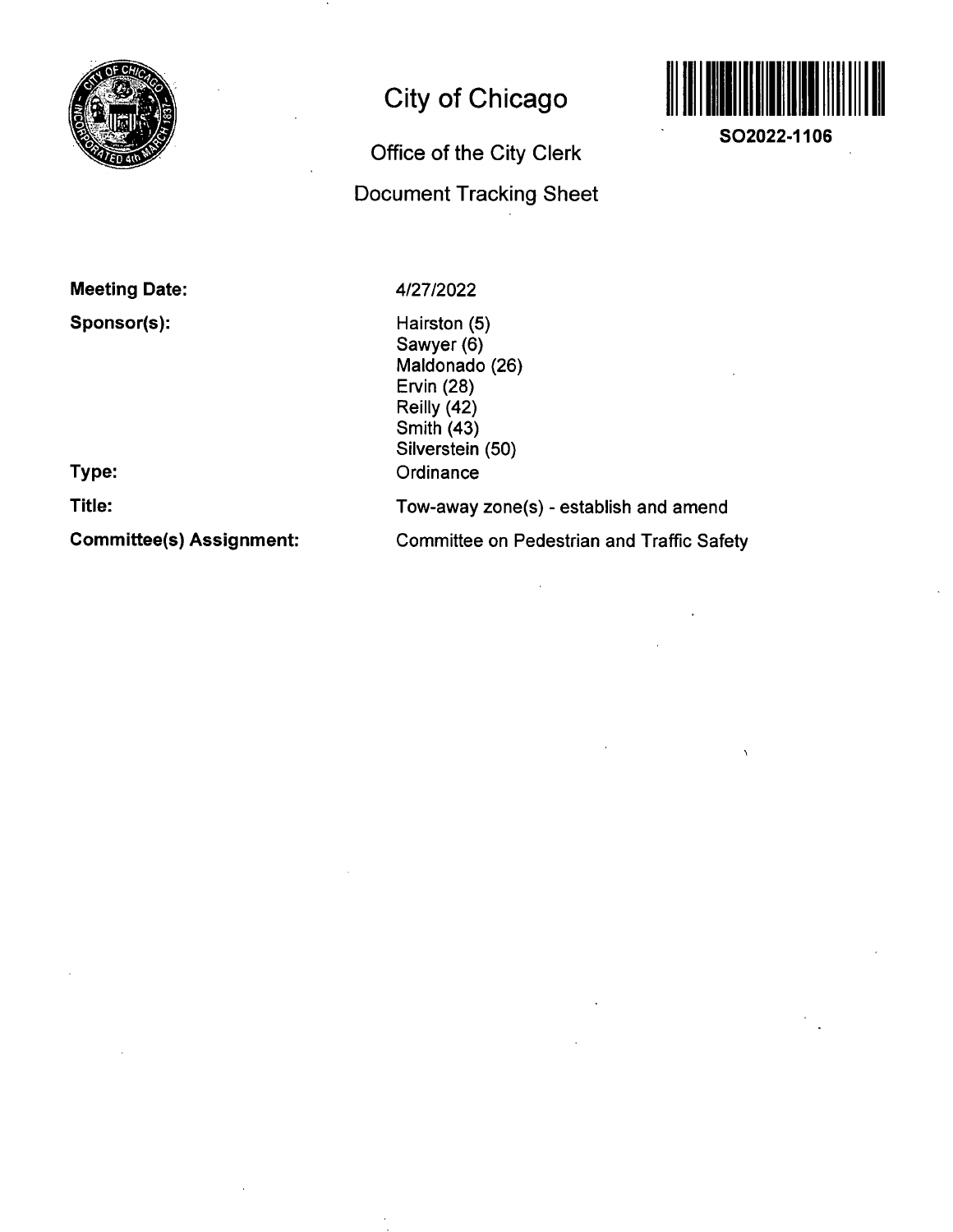#### **TRAFFIC LANE - TOW ZONES**

#### **BE IT ORDAINED BY THE CITY COUNCIL OF THE CITY OF CHICAGO:**

**SECTION 1. Pursuant to Title 9, Chapter 64, of the Municipal Code of Chicago, the**  following locations are hereby designated as Traffic Lane - Tow Zones, between the limits and **during the times specified, standing or parking ofany vehicle shall be considered a definite hazard to the normal movement of traffic:** 

#### **WARD TOW ZONES:**

5 West Midway Plaisance (north side) South Woodlawn Avenue 670 feet East to a point 790 feet East thereof; No Parking Tow Zone, All Times, All Days [O2022- 931] 5 East 59th Street ( north and south sides) from Woodlawn Avenue 70 feet East thereof; No Parking Tow Zone, All Times, All Days [02022-932] 5 **East 59<sup>th</sup> Street (south side) from South Woodlawn Avenue 40 feet west thereof; No** Parking Tow Zone, All Times, All Days [02022-933] 5 East 59th Street (south side) from South Woodlawn Avenue 75 feet west thereof; No Parking Tow Zone, All Times, All Days [02022-934] 6 East 83rd Street and South Langley Avenue from South Evans Avenue (south side); No Parking Tow Zone 7:00 am to 5:30 pm, Monday through Friday [02021-2158] 26 3200-3299 West Grand Avenue; Amend No Parking Tow Zone, 7:00am to 9:00am and 4:00pm to 6:00pm, Monday through Friday, by placing signs on West Grand Avenue from North Kedzie to West Augusta Boulevard [O2022-920] 28 West Schrader Drive No Parking Tow Zone; West Washington Boulevard to North Hamlin Avenue, (north and south sides)t. All Days, 8:00Pm to 8:00AM [02021-2068] 42 East Illinois Street (south side) from a point 25' feet East of North Michigan Avenue to a point 175 feet East there of No Parking Tow Zone All Times All Days. [02022-661] 42 East Grand Avenue (north side) from North McClurg Court to the first alley east thereof; No Parking Tow Zone Sign, 12:00am to 6:00am, All Days (Public Benefit) [02022-936] 42 East Hubbard Street (north side) from North State Street to North Wabash Avenue; No Parking Tow Zone Sign, 12:00pm to 6:00am, All Days (Public Benefit) [02022-937] 43 North Clark Street from West LaSalle Dr. to North Lincoln Avenue and North Stockton Drive from West LaSalle Drive; No Parking Tow Zone [02022-918]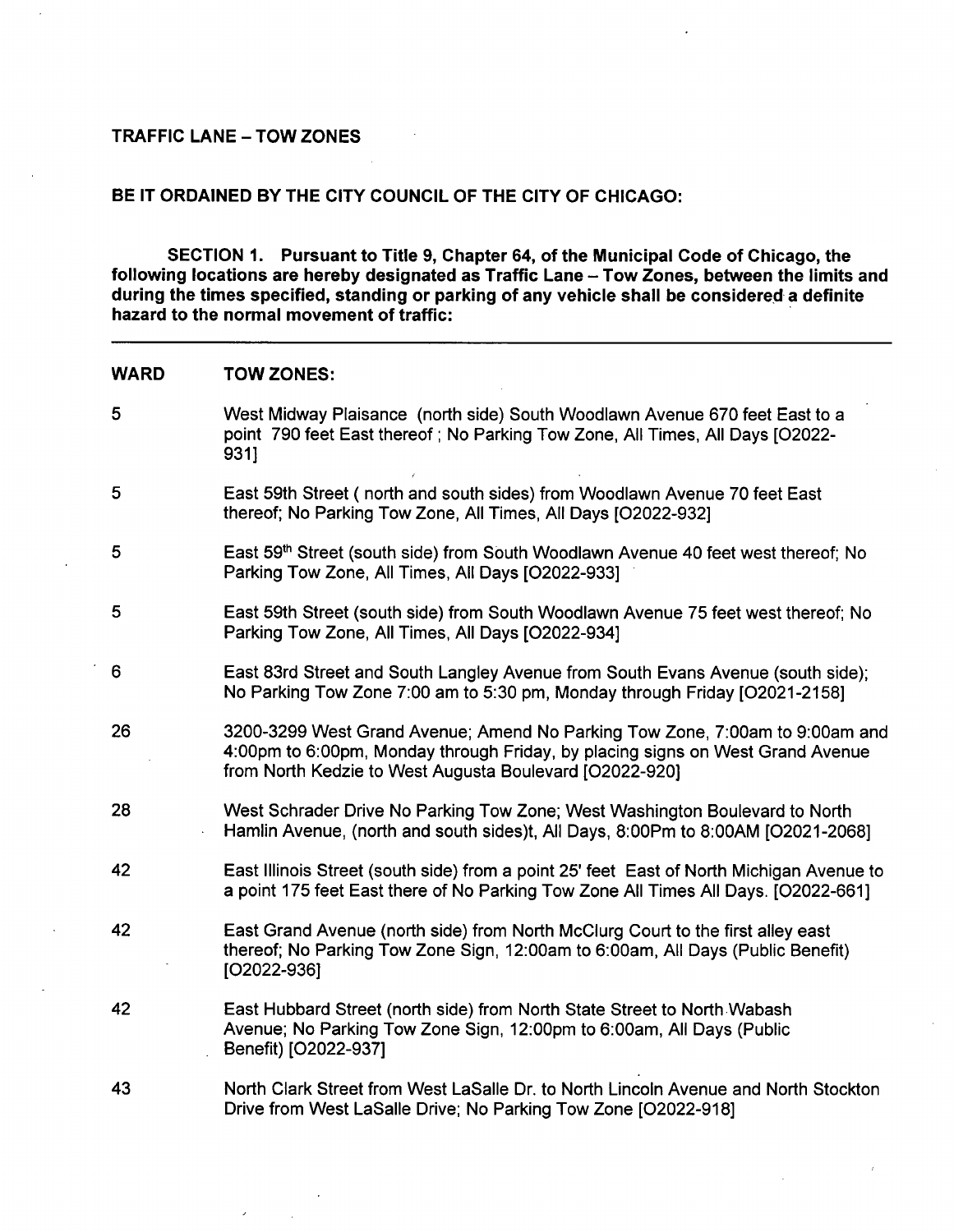### **WARD TOW ZONES CONT'D:**

50 West Arthur Avenue (south side) from North California to the first alley west thereof; No Parking Tow Zone, 11:00pm to 5:00am, All Days [02022-234]

**SECTION 2. This ordinance shall take effect and be in force here in after its passage and publication.**